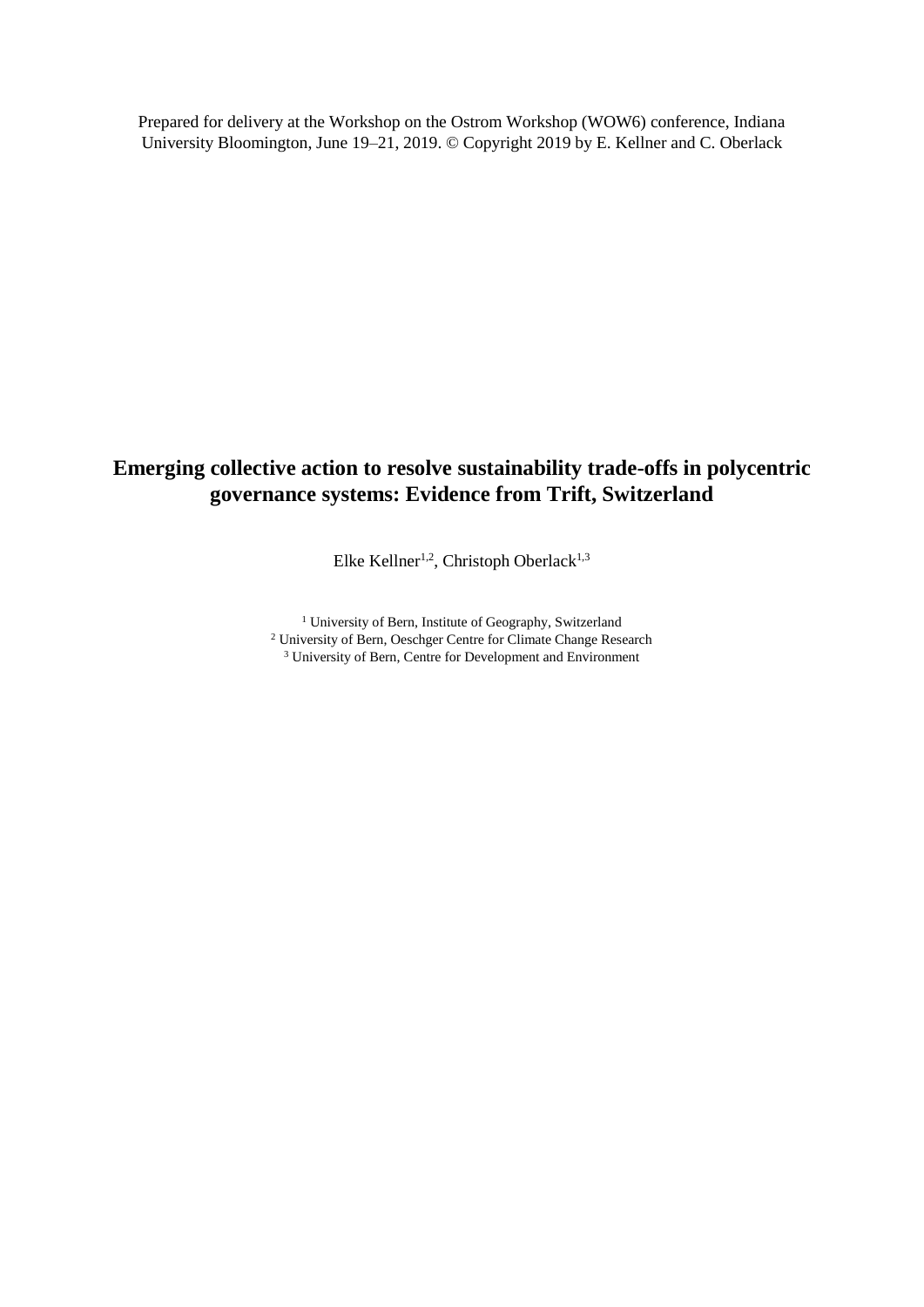### **Abstract**

Recent scholarship on polycentric governance has called for increased attention of processes of cooperation, competition and coercion in order to better explain the varying performance of polycentric governance systems. This need is particularly acute in situations with strong trade-offs between sustainability goals (e.g. environment vs. economic development) and competing claims on natural resources (e.g. renewable energy infrastructures in landscapes deserving protection). This paper presents an analysis how processes of cooperation, competition and coercion influence the emergence of collective action in the face of sustainability trade-offs. We analysed polycentric governance processes around a planned hydropower dam in the Trift area in the Swiss Alps between 2008 and 2017 as an exemplary case study. The data are from 24 semi-structured interviews, participatory observation, transect walks and analysis of policy documents, laws, meeting minutes and media news. The results show that the planned construction of the Trift reservoir is expected to create trade-offs among sustainability goals, as evidenced through positive expected impacts on eight targets of the Sustainable Development Goals (SDG) and adverse expected impacts on seven other SDG targets. These sustainability trade-offs correspond to diverse actor claims on natural resource held. Despite this difficult starting point, collective action emerged during a five-year process. We trace the detailed processes of cooperation, competition and coercion that account for this emerging collective action in the face of sustainability trade-offs. We find that the combination of a participatory process with separate spaces for knowledge creation and engagement with local mayors was directly instrumental in building collective action. Preparations for the popular vote on the Swiss national energy strategy and learnings from earlier experiences with hydropower projects as well as with former participatory processes were processes that indirectly facilitated emerging collective action in this unlikely situation. We conclude by showing that situations of sustainability trade-offs imply important new directions in the study of collective action by broadening the set of evaluative criteria and by focussing on interdependent processes of cooperation, competition and coercion in polycentric systems.

### **1. Introduction**

This study contributes to the ongoing debate about processes of cooperation, competition and coercion in polycentric governance systems (Heikkila et al., 2018; Thiel et al., 2019). This paper presents a case study of polycentric governance associated with the planned hydropower dam of Trift in the region of Oberhasli, canton of Berne, Switzerland.

The negotiations around the proposed Trift dam faces major trade-offs between sustainability goals. The dam, if constructed, would particularly affect sustainable development goals for clean energy, life on land and climate action. Goals on economic growth, consumption, infrastructure and partnerships are also affected in both synergistic and trade-off ways. These trade-offs and synergies between sustainability goals translate into diverging claims of actors on the natural and economic resources in the Trift area.

This study analyses how processes of cooperation, competition and coercion unfold over five years in this difficult context. Specifically, we demonstrate how interdependent processes of cooperation, competition and coercion enabled the emergence of collective action in the face of the mentioned sustainability trade-offs.

The research question is: How do cooperation, competition and coercion influence the emergence of collective action in the face of sustainability trade-offs of the Trift dam project?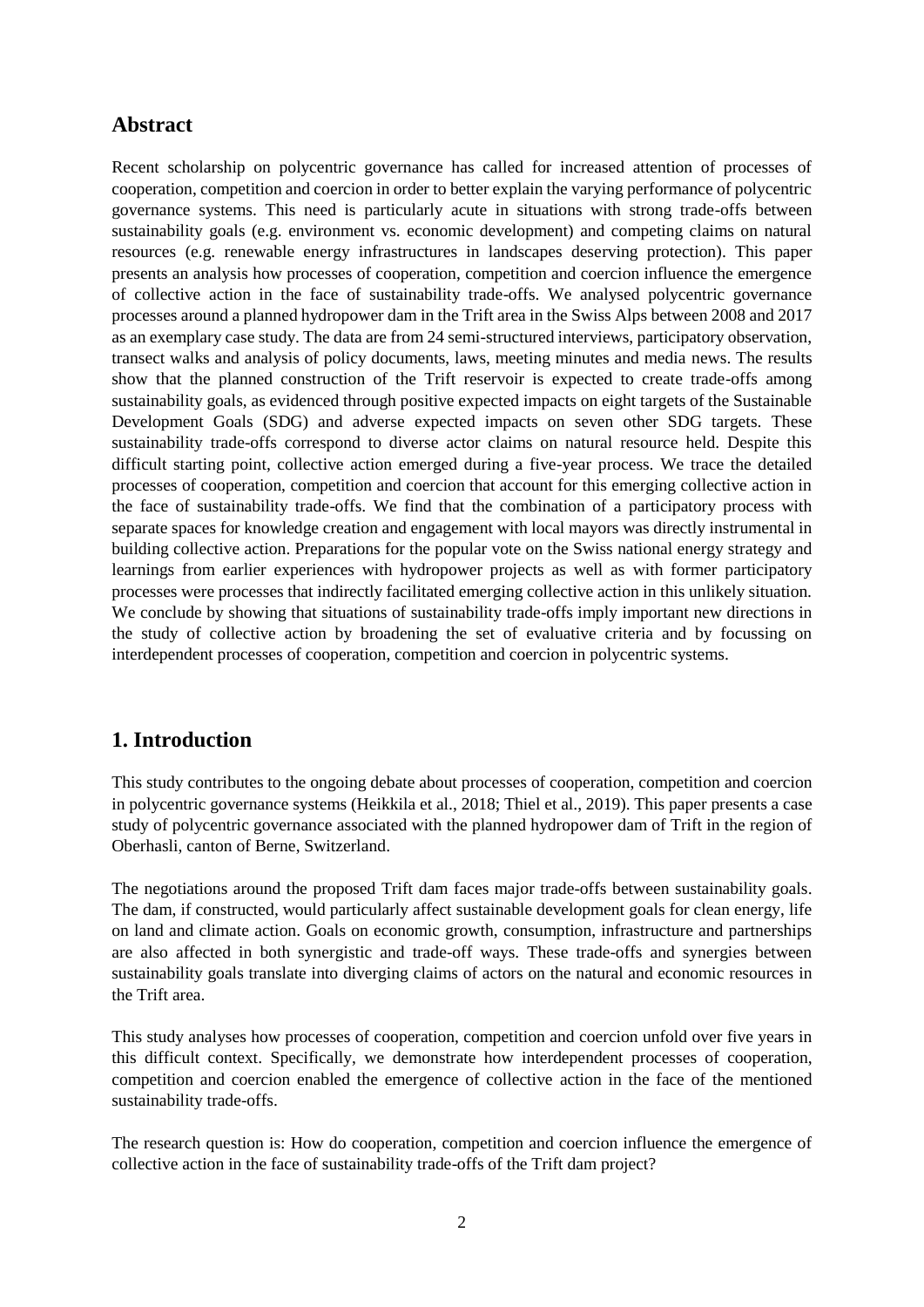Methodologically, we adopt a case study approach choosing the Trift dam project as an exemplary case that clearly displays the effects of research interest. The data was collected between 2016 and 2018 through 24 semi-structured interviews, participatory observation and analysis of policy documents, laws, meeting minutes and media news (Kellner et al., 2019, under review). Analytically, we start by identifying the sustainability trade-offs and actors' resource claims in the Trift case. We then utilize the Network of Action Situations approach rooted in the Institutional Analysis and Development (IAD) framework to analyse simultaneous and dynamic patterns of cooperation, competition and coercion, which explain why collective action emerged in this unlikely situation.

### **2. Sustainability trade-offs, resource claims and collective action**

The globally negotiated and ratified 2030 Agenda implies a major shift in the concept of sustainability. It has extended the concept from the commonly adopted three dimensions of ecological, social, and economic sustainability (UN, 1987) towards seventeen dimensions – articulated as 17 Sustainable Development Goals (SDGs). The goals are further decomposed into 169 targets (UN, 2015). The contemporary debate on the SDGs demonstrates that trade-offs and synergies among sustainability goals are ubiquitous in all policy fields and operational areas (Fuso Nerini et al., 2018; Le Blanc, 2015; Nilsson et al., 2018; Weitz et al., 2018). Actions and projects hardly ever influence all dimensions of sustainability in uniform ways.

In contexts of natural resource governance, sustainability trade-offs typically correspond to complicated constellations of actor interests. The presence of real trade-offs implies that win-win solutions among goals are not readily available, and these trade-offs among sustainability goals typically correspond to contested actor claims on resources (Bowen et al., 2017). For instance, some actors might call for the extractive use of natural resources in a given area, while others prioritize the conservation of nature and yet others stand up to protect land rights (Lundsgaard-Hansen et al., 2018).

Collective action theories are one particularly productive stream of research to explain how, why and under what conditions actors can resolve contested resource claims (e.g. Ostrom 1990, for an overview e.g. (Cox et al., 2016). However, most empirical and theoretical analyses of collective action in the legacy of (Ostrom, 1990) have focused on one or few outcomes (Chhatre and Agrawal, 2009). This focus can overlook how governance and institutions are leading to important trade-offs among different outcomes (Agrawal 2014). For instance, (Klain et al., 2014; Oberlack et al., 2015) presented two studies showing how the compliance with the design principles for community-based collective action (Ostrom 1990) can lead to ecological sustainability but at the expense of social justice. (Newton et al., 2016) identified trade-offs between carbon, biodiversity and livelihoods in forest commons. These studies clearly demonstrate the need to go beyond unidimensional notions of success by considering a range of evaluative criteria and the associated trade-offs. There is a need to analyse how cooperation, competition and coercion are shaping how trade-offs play out (Partelow et al., 2019). The SDGs and targets may be a useful analytical frame for such purposes. For instance, (Dell'Angelo et al., 2017) used the SDGs to assess the multi-dimensional impacts of large-scale land acquisitions on sustainability. Here, we take a similar analytical route by utilizing the SDGs as a framework to assess the expected impacts of the proposed Trift dam on sustainability.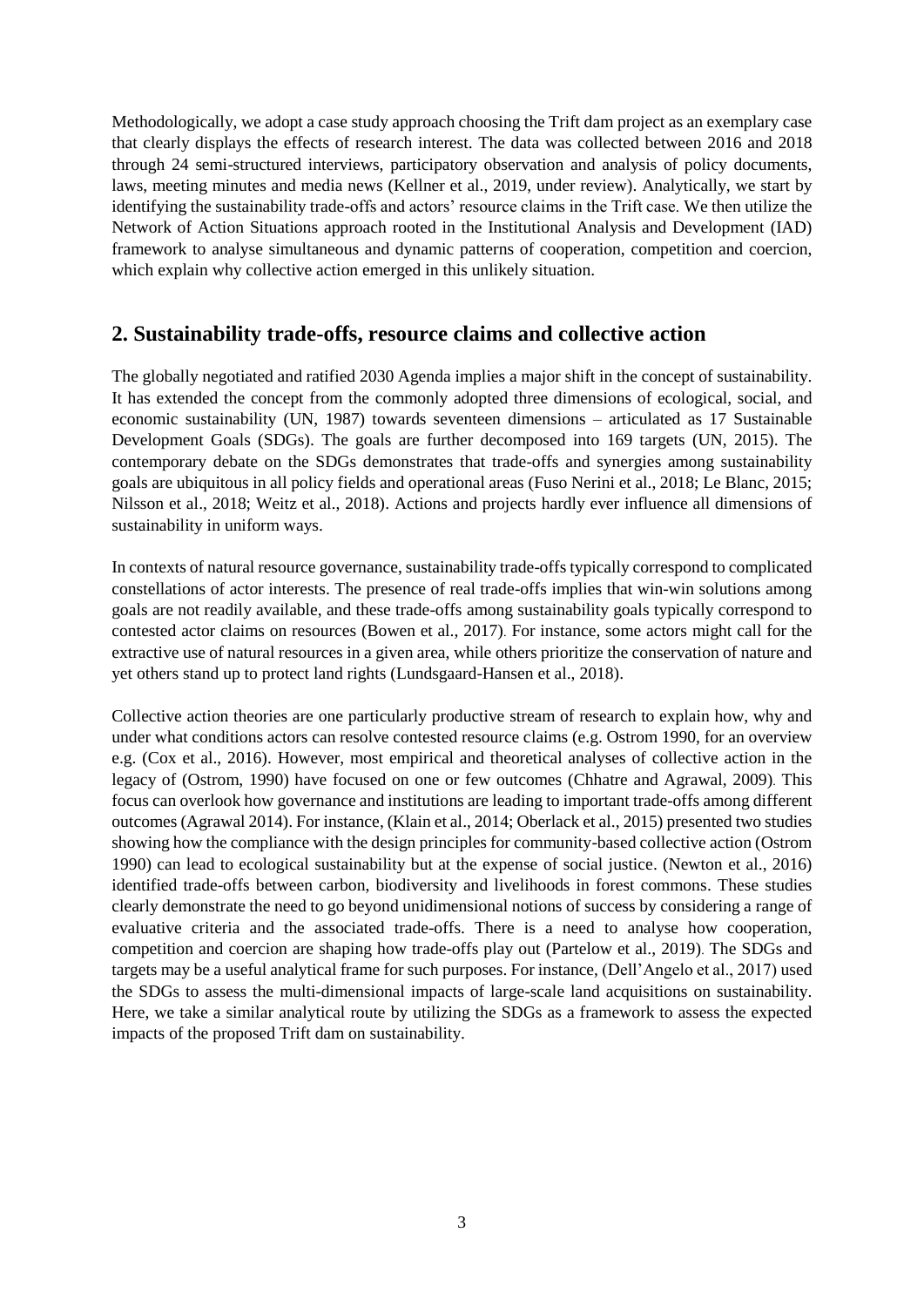# **3. Case and context**

The case study region is located in the alpine region of Oberhasli, canton of Bern. A complex system of power plants has been built over the years by the local hydropower company Kraftwerke Oberhasli (KWO): In total, 195 mill.  $m<sup>3</sup>$  of water is stored in eight reservoirs. In 2012, KWO proposed to build a new dam in front of the retreating Trift glacier at an altitude of 1767 m.s.l. (Figure 1). It would transform the new formed lake in front of the Trift glacier into a hydropower reservoir of 85 mill. m<sup>3</sup>. The first project ideas started in 2008 with feasibility studies through the Swiss National Research Programme 61 "Sustainable water management" (Haeberli et al., 2013).. Based on the results of the studies and on experience with former projects, the canton and KWO established a broad participatory process with different groups prior to the main formal procedure to prevent objections and stalemates. Participants of the process, which lasted from 2012 to 2017, were actors from the KWO, the cantonal administration, affected municipalities and NGOs who could potentially file an appeal to a granted concession. One NGO did not participate in the process and lodged an appeal against the project together with a local grassroot organization (Bütler, 2018).



**Figure 1: Planned hydropower dam at the Trift glacier in Swiss Alps, with the glacier in 1948 (left), lake in the glacier forefield in 2008 (middle) and with proposed full reservoir (right).**  (Source: Kraftwerke Oberhasli AG).

# **4. Sustainability trade-offs, resource claims and emerging collective action in the Trift area**

### **4.1. Sustainability trade-offs of the Trift dam**

The proposed Trift dam affects sustainability goals in fifteen different ways (Table 1). Specifically, the dam would contribute to the SDGs in eight qualitatively different ways, but the expected impacts also include adverse effects on SDGs in seven different ways. Based on our stakeholder interviews and impact assessment (Hayes, 2019; Müller et al., 2018), the most important sustainability trade-off is between the dam's contribution to clean energy and economic growth at the expense of various dimensions of life on land.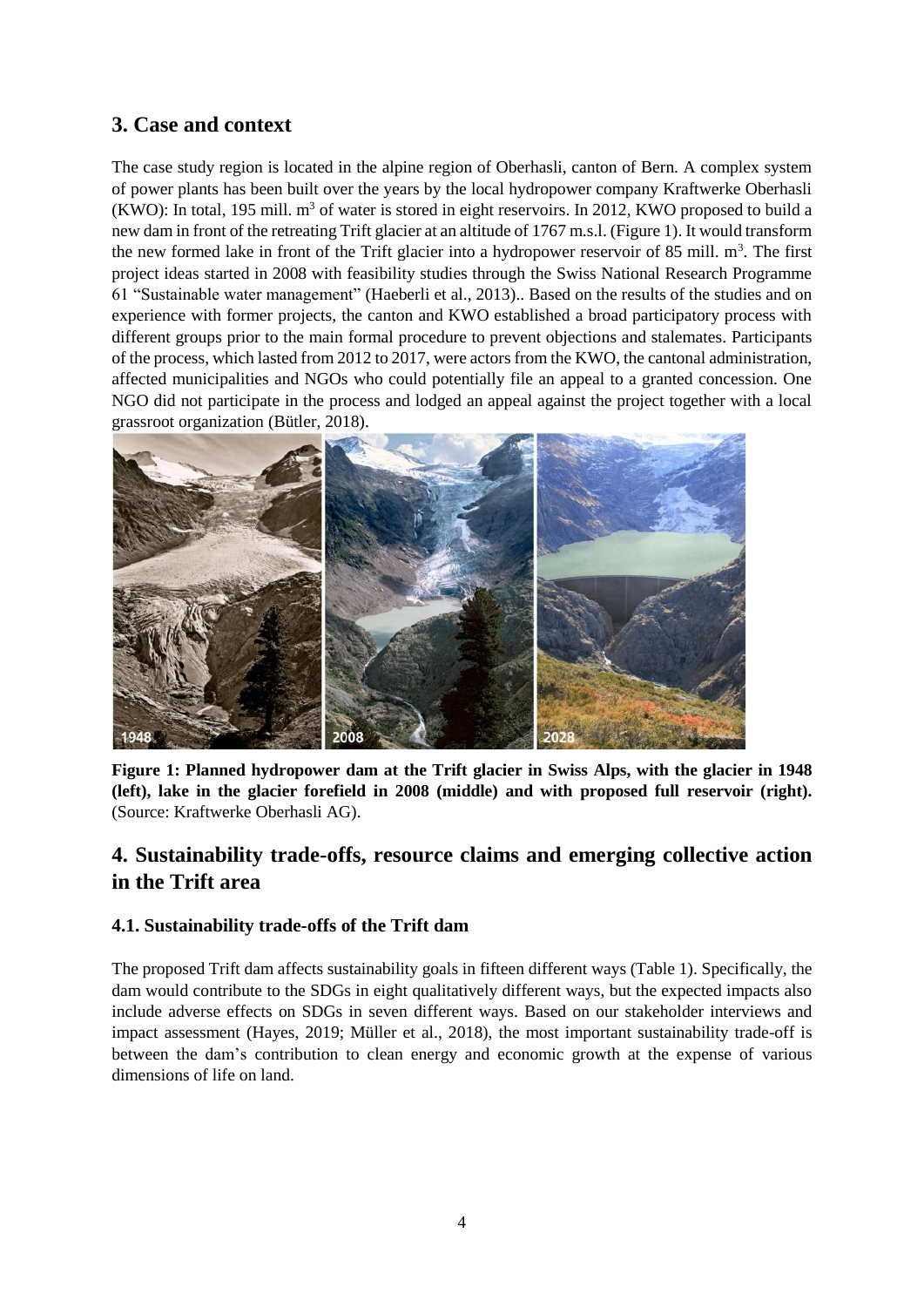| <b>SDG</b>                                          | <b>Target</b> | <b>Expected effects of proposed Trift reservoir on SDGs</b>                                                                                                                                                                                                               |  |  |  |
|-----------------------------------------------------|---------------|---------------------------------------------------------------------------------------------------------------------------------------------------------------------------------------------------------------------------------------------------------------------------|--|--|--|
|                                                     |               |                                                                                                                                                                                                                                                                           |  |  |  |
| 7.<br>Clean energy                                  | 7.2           | Contribution to share of renewable energy based on hydropower                                                                                                                                                                                                             |  |  |  |
| 8.<br>Economic growth                               | 8.1           | Economic value of electricity provision                                                                                                                                                                                                                                   |  |  |  |
|                                                     | 8.5           | Regional development (employment effects in construction phase)                                                                                                                                                                                                           |  |  |  |
|                                                     | 8.9           | Potential decline of tourism due to destruction of aesthetic<br>landscape                                                                                                                                                                                                 |  |  |  |
| 9.<br>Infrastructure,<br>innovation                 | 9.4           | Construction of infrastructure (e.g. tunnel, dam, pipelines)                                                                                                                                                                                                              |  |  |  |
| 12.<br>Responsible<br>consumption and<br>production | 12.2          | Energy from renewable energy sources, which is accepted by<br>energy consumers                                                                                                                                                                                            |  |  |  |
| 13.<br>Climate action                               | 13.1          | Flood protection 1: flood protection for downstream riparians                                                                                                                                                                                                             |  |  |  |
|                                                     | 13.1          | Flood protection 2: risk of dam failure                                                                                                                                                                                                                                   |  |  |  |
| 15.<br>Life on land                                 | 15.1;<br>15.4 | Change of terrestrial, mountain and inland freshwater ecosystems<br>by flooding of glacier forefield; of downstream meadows;<br>downstream ecological systems; potential tourism-related over-<br>crowding, waste and pollution due to easier access to mountain<br>areas |  |  |  |
|                                                     | 15.3          | Flood protection 1: flood protection for downstream riparians                                                                                                                                                                                                             |  |  |  |
|                                                     | 15.3          | Flood protection 2: risk of dam failure                                                                                                                                                                                                                                   |  |  |  |
|                                                     | 15.5          | Degradation of natural habitats, putting rare species at risk                                                                                                                                                                                                             |  |  |  |
|                                                     | 15.9          | Impacts of artificial residual flow on invasive species                                                                                                                                                                                                                   |  |  |  |
| 17.<br>Partnership                                  | 17.17         | KWO as public-private partnership                                                                                                                                                                                                                                         |  |  |  |

**Table 1. Expected effects of proposed Trift reservoir in terms of Sustainable Development Goals.** (Source: Author assessment based on interview transcripts and document analysis. Note: SDG: Sustainable Development Goals of the UN 2030 Agenda (UN, 2015). Green colour: positive effect in terms of SDGs. Red colour: negative effect in terms of SDGs.)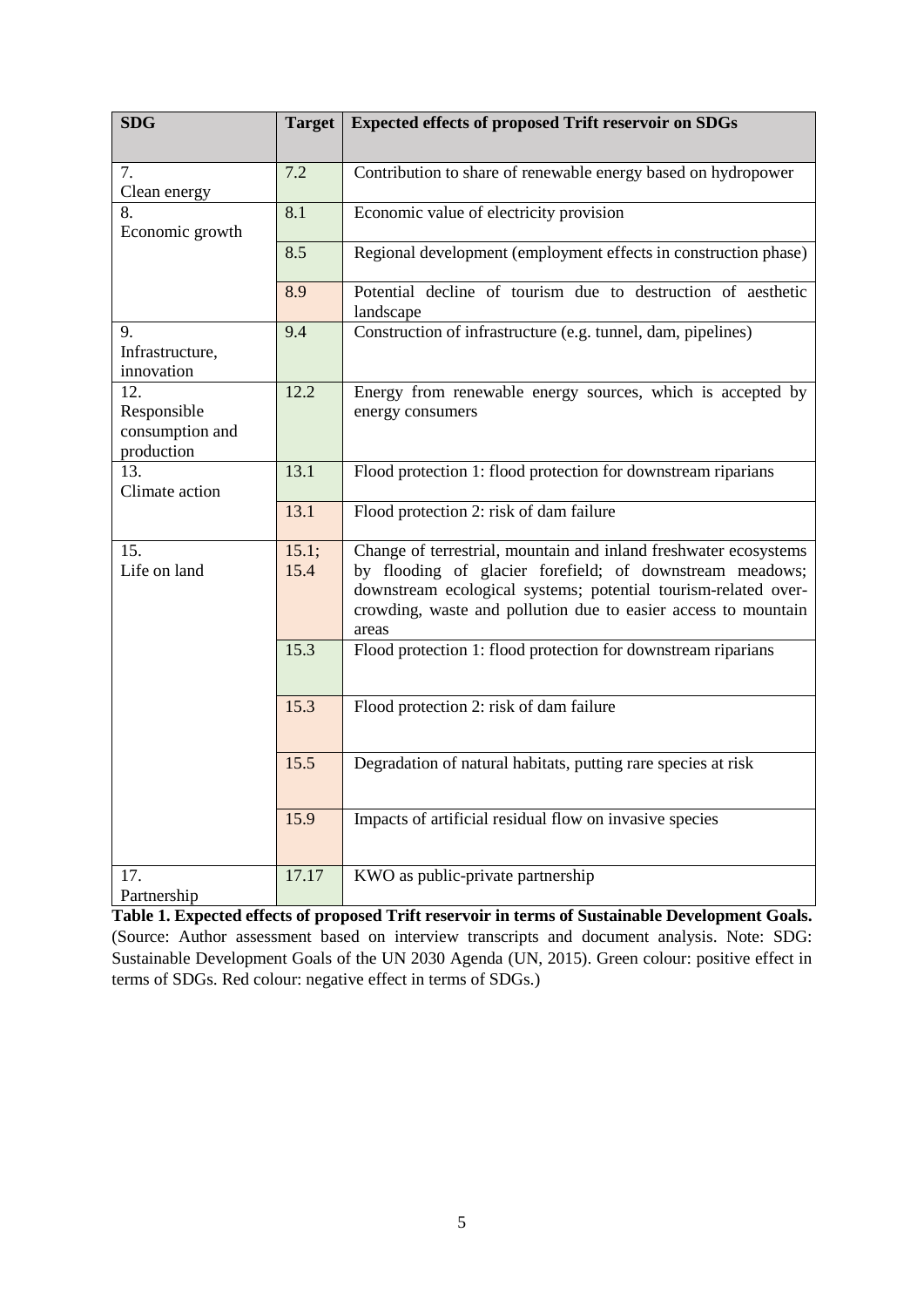### **4.2. Claims of actors on natural resources in the Trift area**

The sustainability trade-offs correspond to diverse claims of actors on natural and economic resources in the Trift area. Table 2 identifies the main actors and their main interests involved in the governance of Trift dam plans.

| <b>Actor</b>                                          | Main interests (with regard to resources in Trift area)                                                                                                                                                                                                                                                                                                                                                                                                     |  |  |
|-------------------------------------------------------|-------------------------------------------------------------------------------------------------------------------------------------------------------------------------------------------------------------------------------------------------------------------------------------------------------------------------------------------------------------------------------------------------------------------------------------------------------------|--|--|
| $KWO_{project}$                                       | Use of the proglacial lake and the forfield of the Trift glacier for<br>hydropower. Agreement on a draft concession and no appeals against<br>the formal concession granted by the canton of Bern for the new dam<br>of Trift. The focus is on the agreements about contents of the draft of<br>the concession which affect the profitability of the dam project.                                                                                           |  |  |
| $KWO$ <sub>nature</sub>                               | Finding practical solutions between nature conservation and<br>hydropower use. Agreement on a draft concession and no appeals<br>against the formal concession granted by the canton of Bern for the<br>new dam of Trift. The focus is on the agreements about environmental<br>topics.                                                                                                                                                                     |  |  |
| Canton of Bern                                        | Agreement on a draft concession and no appeals against the formal<br>concession granted by the canton of Bern for the new dam of Trift.<br>The focus is on the agreements regarding:<br>Contribution of the dam project to the national end cantonal<br>$\bullet$<br>energy strategy<br>Profitability of the dam project, because the canton is a<br>shareholder of the KWO<br>Profitability of the dam project, because the canton receives water<br>taxes |  |  |
| <b>Regional Conference</b>                            | Implementation of the new dam project as a chance for regional<br>development.                                                                                                                                                                                                                                                                                                                                                                              |  |  |
| <b>WWF</b> national                                   | Agreement on a draft concession with a focus on:<br>minimising the environmental impact of the dam project<br>maximising the nature compensation measures<br>$\bullet$<br>prohibiting small hydropower plants                                                                                                                                                                                                                                               |  |  |
| <b>WWF</b> local                                      | Agreement on a draft concession with a focus on:<br>minimising the environmental impact of the dam project<br>$\bullet$<br>maximising the nature compensation measures<br>٠<br>prohibiting small hydropower plants                                                                                                                                                                                                                                          |  |  |
| $SAC$ <sub>national</sub>                             | Agreement on a draft concession and simultaneously:<br>minimising the environmental impact of the dam project<br>preservation of the landscape<br>preservation of the accessibility to their mountain huts                                                                                                                                                                                                                                                  |  |  |
| SAC <sub>local</sub>                                  | Implementation of the new dam project as a chance for regional<br>development and stronger cooperation with the KWO, which maintain<br>the trails to three SAC mountain huts in the region. Furthermore, they<br>are interested in the touristic attraction of the dam project and regional<br>development through new jobs.                                                                                                                                |  |  |
| <b>Swiss Foundation for</b><br>Landscape Conservation | Agreement on a draft concession with a focus on:<br>minimising the environmental and landscape impact of the dam<br>project<br>maximising the nature compensation measures<br>prohibiting small hydropower plants                                                                                                                                                                                                                                           |  |  |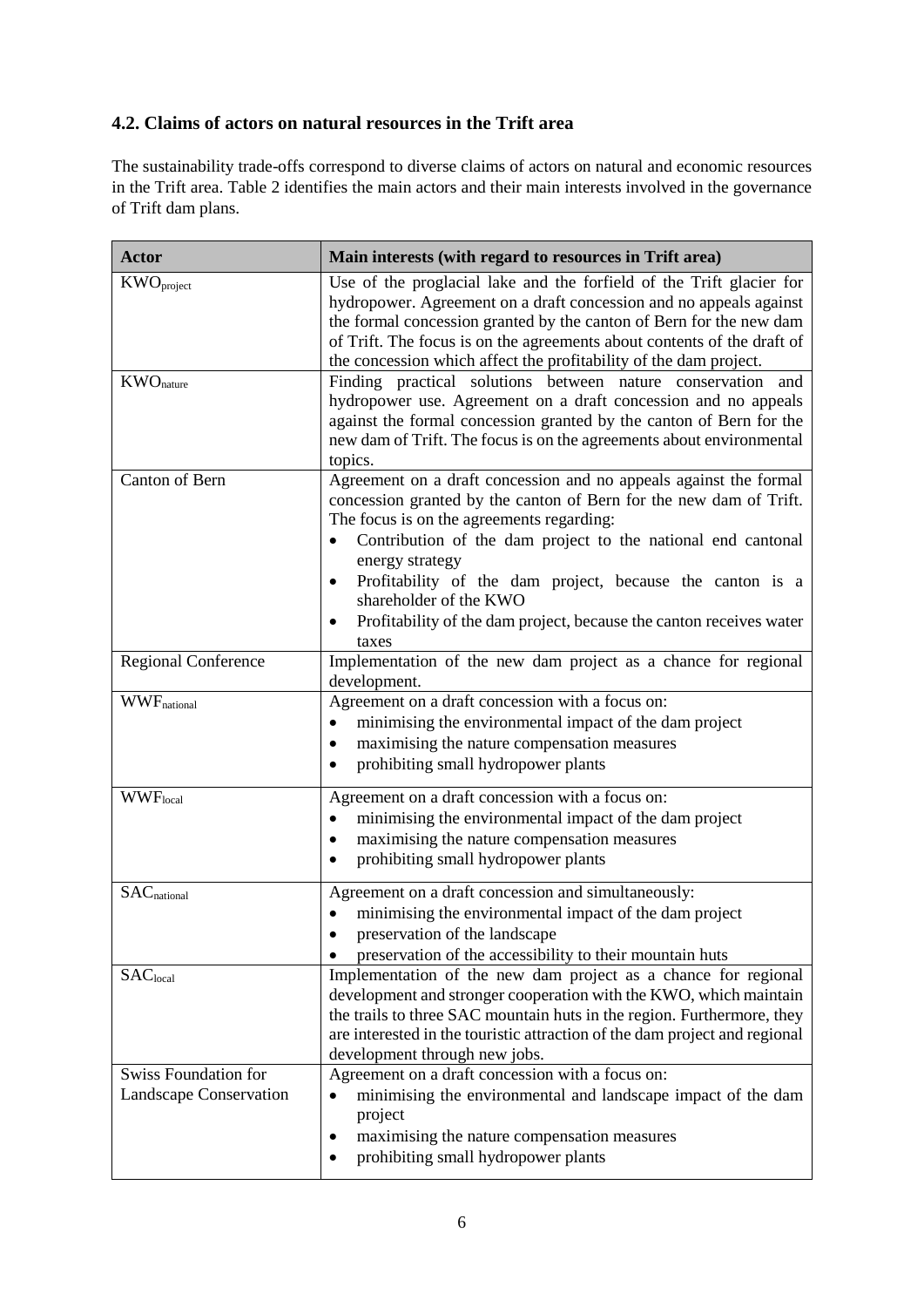| <b>Fisher Association</b> <sub>national</sub> | Agreement on a draft concession with a focus on minimising the                |  |  |
|-----------------------------------------------|-------------------------------------------------------------------------------|--|--|
|                                               | environmental impact for downstream waterbodies of the dam project.           |  |  |
| <b>Fisher Association</b> <sub>regional</sub> | Agreement on a draft concession with a focus on minimising the                |  |  |
|                                               | environmental impact for downstream waterbodies of the dam project            |  |  |
|                                               | as well as regional development through new jobs.                             |  |  |
| Aqua viva and                                 | Opposition to the project based on:                                           |  |  |
| Grimselverein                                 | Interest to protect the landscape at the Trift area.<br>$\bullet$             |  |  |
|                                               | Conviction that such an area cannot be compensated by individual<br>$\bullet$ |  |  |
|                                               | nature compensation measures.                                                 |  |  |
|                                               |                                                                               |  |  |

**Table 2. Actors and main interests**

#### **4.3. The puzzle of collective action in 2012**

The sustainability trade-offs and the diverse actor claims on natural and economic resources provided for a difficult starting point for the plans of the Trift reservoir in the early 2010s. In particular, the main barriers to collective action for the dam include, firstly, a deep trade-off with regard to existing commitments on the side of environmental NGOs. The undeveloped natural terrain unit with nature water bodies as a project site. Developing a dam in this site would contradict statutes and fact sheets of the involved NGOs (aqua viva, 2012; SAC, 2013; Umweltallianz, 2011). A second main barrier for collective action is that several trade-offs are deep trade-offs, i.e. win-win solutions among different goals and claims are not possible due to ecological and technical conditions. For instance, a hanging rope bridge, modelled after Nepalese high wire bridges, is installed over the natural proglacial lake with spectacular views on the Trift glacier (myswitzerland, 2010). The bridge has developed into an important touristic attraction for the region. If the dam would be realized, the bridge would have to give way, which can pose problems for tourism (Haeberli et al., 2013). A potential win-win solution that would allow the bridge to exist further, is technically not feasible. Another case in point concerns the damage for downstream meadows and ecosystems that cannot be fully avoided for technical reasons. Third, many of the actors involved in the Trift debate have a shared and long history of three decades of contestations around the expansion of the dam of the Lake Grimsel. Located in the same region of Oberhasli as the proposed Trift dam, this conflict remains unresolved until today, potentially overshadowing debates in the Trift question.

#### **4.4. Collective action outcomes by 2017**

Despite this difficult starting point, collective action on the Trift reservoir emerged during a five-year process between 2012 and 2017. The most visible output of this collective action was a draft of a concession, which was agreed and submitted in December 2017. While this draft concession was agreed among a large majority of actors, two NGOs submitted a formal objection. Table 4 characterizes the extent to which this collective action generated mutual gains, resolved conflicts, and found acceptance on the side of addressees and the competent authority.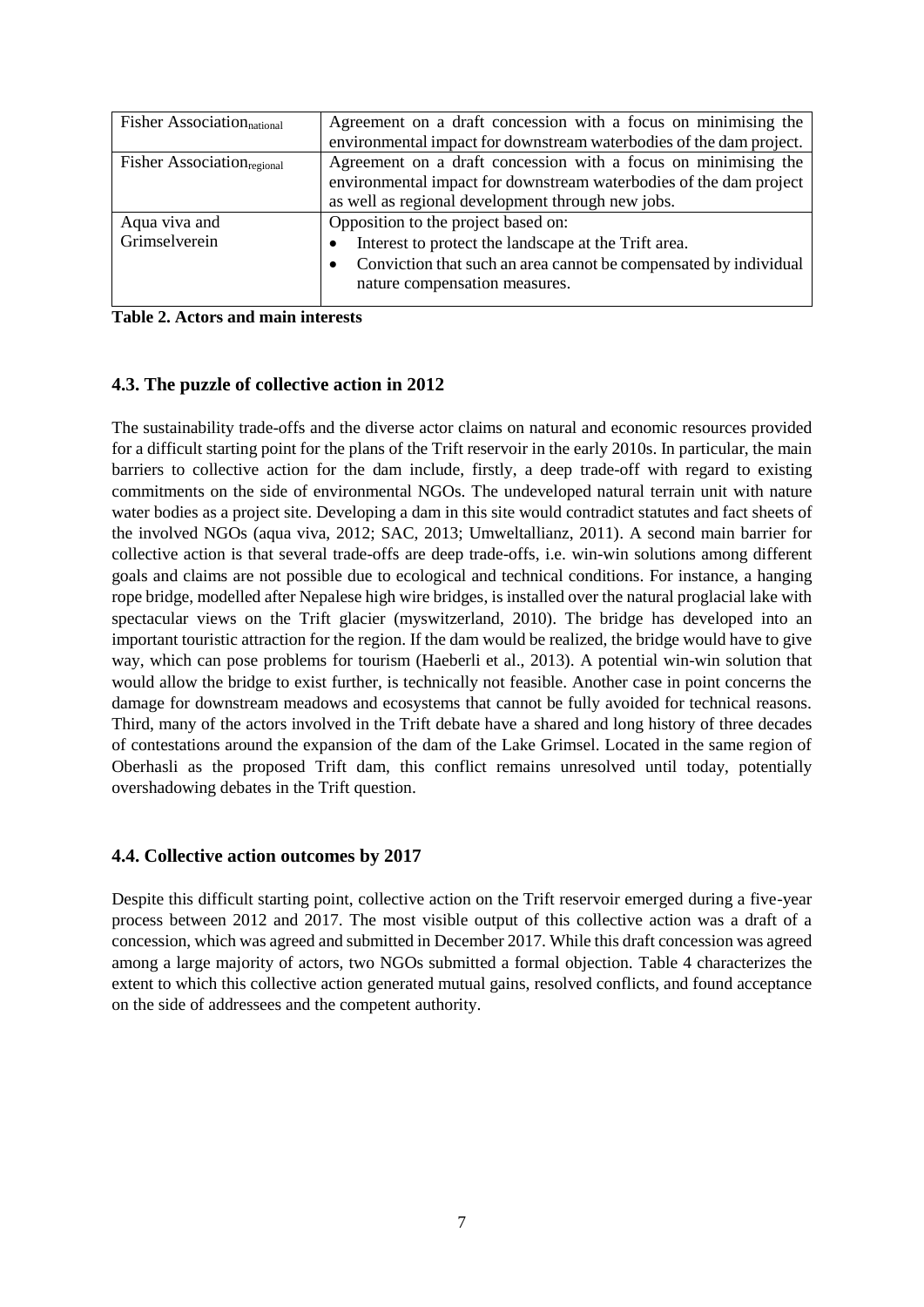| <b>Indicator</b>                     | <b>Indicator description</b>                                                                                                                                                                         | <b>Score</b><br>[Range]   | <b>Score description</b>                                                                                                                                                                                                                                                                                                      |
|--------------------------------------|------------------------------------------------------------------------------------------------------------------------------------------------------------------------------------------------------|---------------------------|-------------------------------------------------------------------------------------------------------------------------------------------------------------------------------------------------------------------------------------------------------------------------------------------------------------------------------|
| <b>Mutual</b> gain                   | Degree to which win-win solutions<br>were developed during the process<br>(i.e. degree to which the output<br>provided mutual gains).                                                                | 3<br>$[0-4]$              | Output provided high gains for the<br>actors in the expert commission and<br>the municipality group who supports<br>the project in general, but not for the<br>opposing NGOs who wants to<br>prohibit the project.                                                                                                            |
| <b>Conflict</b><br>resolution        | Degree to which an existing<br>conflict was resolved or worsened,<br>or a new conflict developed.<br>Consider the nature of change in<br>any pre-existing conflict of values<br>and/or distribution. | 2<br>$[-4-4]$             | conflicts<br>All<br>in<br>the<br>expert<br>commission were fully resolved in<br>compromises like<br>finding<br>the<br>agreement on the high of the dam,<br>residual water and compensation<br>measures. The conflict with the<br>opposing NGOs could not be<br>resolved, because they were against<br>the project in general. |
| <b>Addressees</b><br>acceptance      | Acceptance of the decision on the<br>part of those actors who had to<br>comply with and implement the<br>decision.                                                                                   | 2<br>$[0-2]$              | The decision was accepted and<br>supported by the KWO.                                                                                                                                                                                                                                                                        |
| Competent<br>authority<br>acceptance | Acceptance of the decision on the<br>part of the competent authority.                                                                                                                                | $\overline{2}$<br>$[0-2]$ | The decision was accepted and<br>from<br>the<br>supported<br>cantonal<br>authorities<br>in<br>the<br>Expert<br>Commission. The<br>final<br>decision<br>regarding legal conformity is still<br>pending.                                                                                                                        |

**Table 4. Characterization of collective action in 2017 (adapted from Newig et al. (2013))**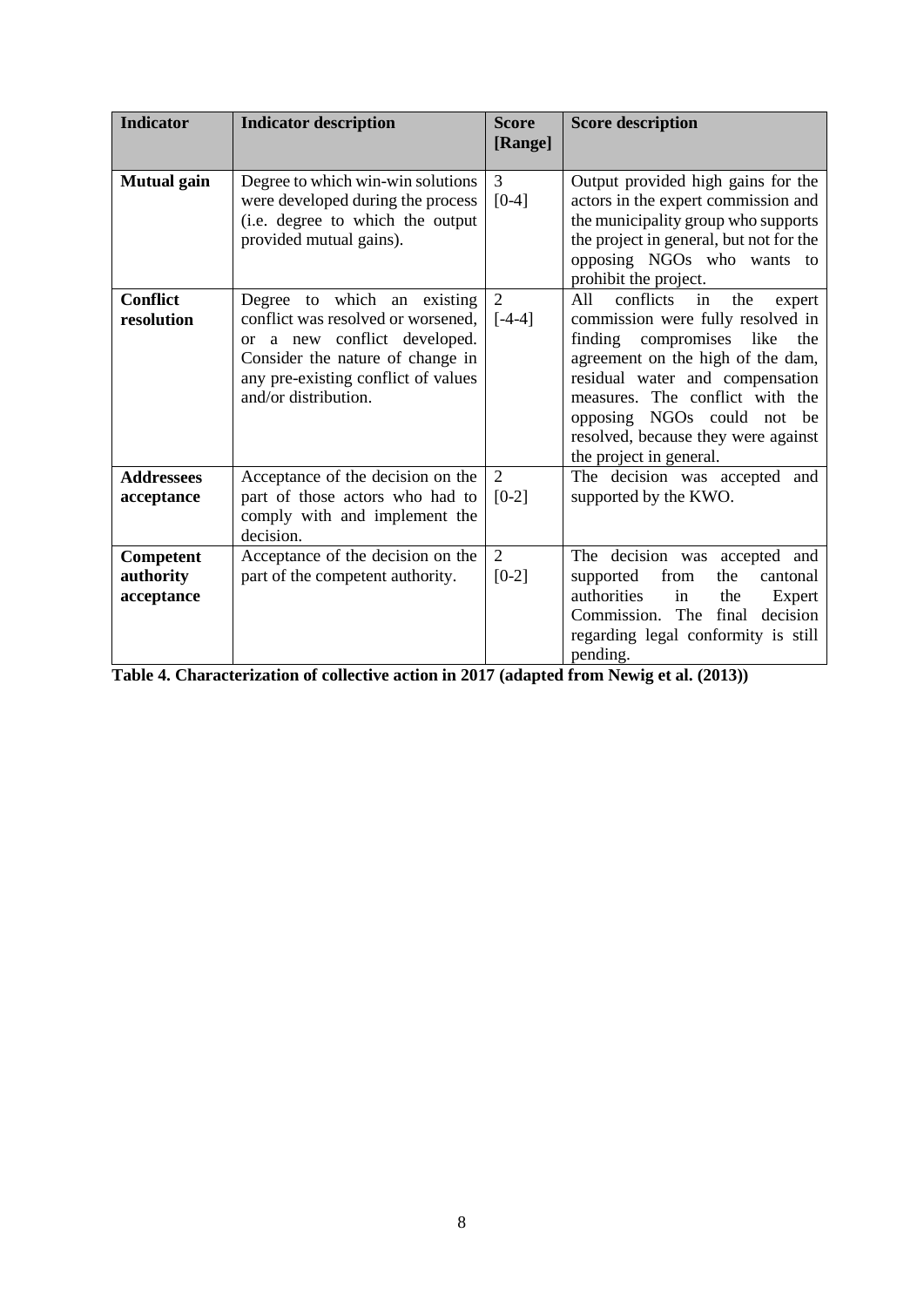# **5. Emergence of collective action through cooperation, competition and coercion in the face of sustainability trade-offs in the Trift area**

We find that collective action emerged as a result of thirteen interdependent processes of social interactions in the Trift area and in adjacent action situations (Figure 2).



**Figure 2. Social interactions explaining the emergence of collective in the Trift area.**

### **5.1. Immediate processes: Shaping collective action on the Trift dam**

### **(1) Expert Commission**

-

As noted, the most immediate indication of collective action on the Trift dam is the construction and submission of a draft concession for the dam. It is the main outcome of an Expert Commission. In the Expert Commission, representatives of five NGOs, the Regional Conference Oberland Ost<sup>1</sup>, the hydropower company and the canton met every second month to deliberate and negotiate the draft of the concession between 2012 and 2017. During the process, the participants negotiated around their resource interests, disclosed their respective values and preferences and tried to minimize their perceived trade-offs. The meetings also made all relevant information about the project and its environmental impact accessible to all participants. Participants developed mutual trust further from earlier collaborations and built collective ambitions for a common agreement on the draft of a concession. The proposed concession was iteratively developed by KWO with feedback by participants. Group decision-making was preceded by processes of interaction, exchange and mutual learning. Agreements are based on rational arguments, laws and the environmental assessments. As the Expert Commission aimed at a unanimous decision, the negotiations took place in the shadow of the veto power

<sup>&</sup>lt;sup>1</sup> The regional conference promotes and coordinates regional cooperation and represents an important link between the communes and the cantonal and federal authorities.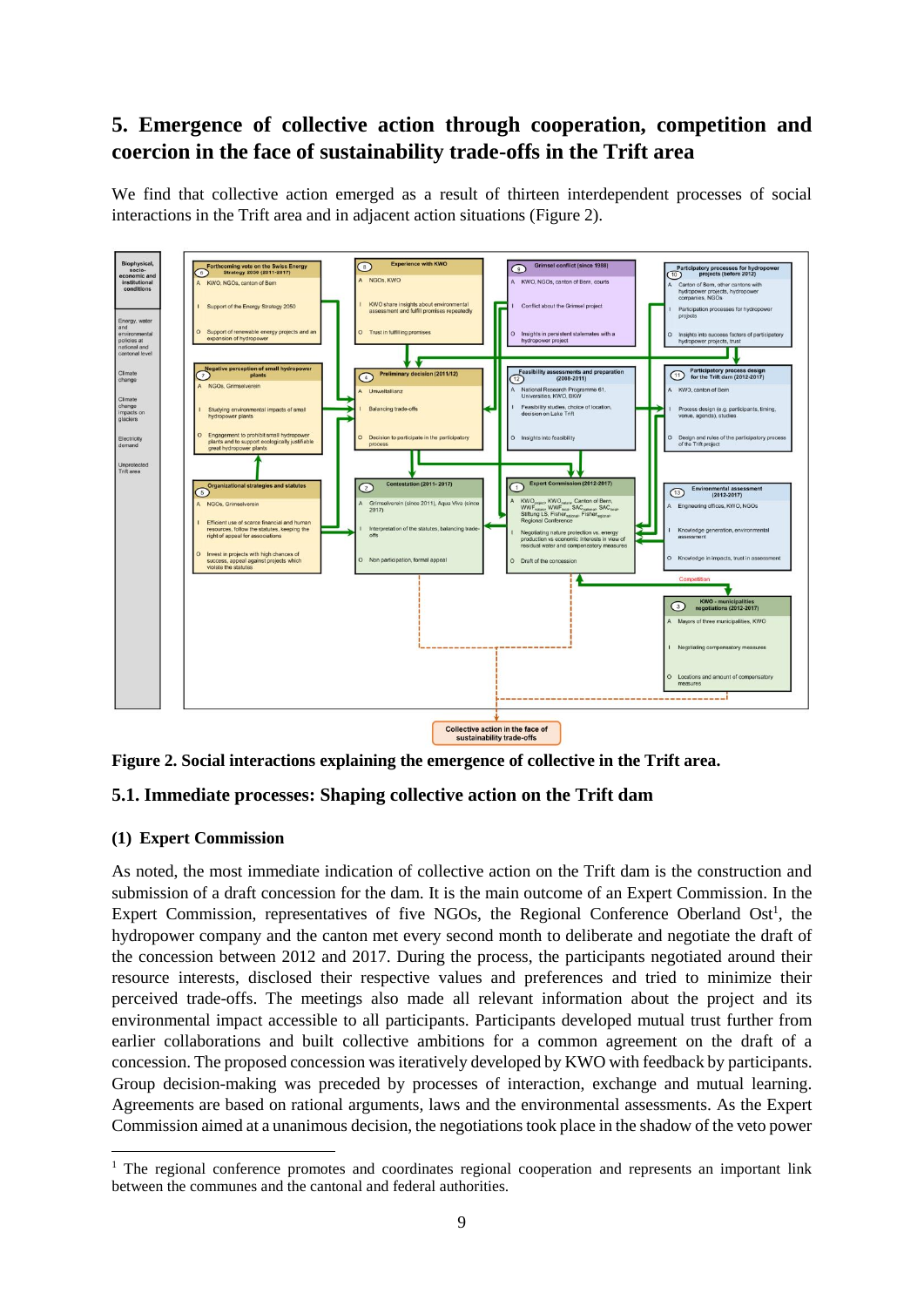of the NGOs. The dynamics within the Expert Commission were influenced by a set of processes in adjacent action situations.

#### **(2) Municipalities – KWO negotiations**

The mayors of the affected three municipalities are interested in the economic development of the region. Therefore, they were interested to preserve the touristic attractiveness of the region. Their second main concern was to avoid overly many restrictions arising from compensatory measures for nature protection, which were negotiated in the Expert Commission. On the other hand they are pleased with notable job opportunities in their region expected at least during the construction phase of the dam. KWO and municipalities negotiated these concerns in a separate roundtable. There was two-way information exchange between this negotiation process and the Expert Commission. The negotiations and information exchanges resulted in a mutually agreeable formula on the locations and amount of compensatory measures for nature protection. Thus, these negotiations were instrumental in generating support by municipal authorities for the dam project.

### **(3) Contestation**

One NGO and one grassroots organisation disagreed with the project. The grassroots organization was opposing the project from the beginning, whereas the NGO left the decision open up to the end. Both of them seek to preserve the landscape in the Trift area in all its beauty. Their opposition is based, firstly, on their conviction that the dam intervention cannot be compensated by individual compensation measures elsewhere. Secondly, it is based on their statutes. According to them, the two organizations are committed to the comprehensive protection and enhancement of water bodies, floodplains, wetlands, water body and moor landscapes throughout Switzerland (NGO) and the Oberhasli region (grassroots organisation), respectively. The NGO does not pursue goals for climate protection and therefore, they did not face trade-offs regarding clean energy and nature protection (aqua viva, 2012). The grassroots organisation has defined goals for clean energy in its statutes, but it also has the explicit goal to protect the Trift area (Grimselverein, 2000). They had to balance that the project is against their statutes but to file an appeal needs a lot of financial and human resources because the other NGOs did not support the contestation. Despite repeated invitations by KWO, they declined to participate in the Expert Commission and decided to file an appeal. In their appeal, they want to prohibit the project and in the event of a concession being granted, they request to use only the existing natural lake volume, the amendment of existing basic reports as well as of various conditions and requirements. Furthermore, they want to prohibit small hydropower plants in general.

This contestation shows that the collective action for the dam project is not based on full unanimity. While the Expert Commission was able to find solutions in the face of trade-offs for all participating actors, the NGO and grassroot organization concluded that they would solve the trade-offs in different ways. In their appeal, they aim to prohibit the dam. If a concession would be granted by the public authorities, they request to use only the existing natural lake volume, the amendment of existing basic reports as well as of various conditions and requirements.

### **5.2. Underlying processes I: Shaping potentially critical positions of NGOs**

These three processes with immediate relevance for collective action in Trift area would not have taken place in this manner, if they were not shaped by the following processes in decisive manners.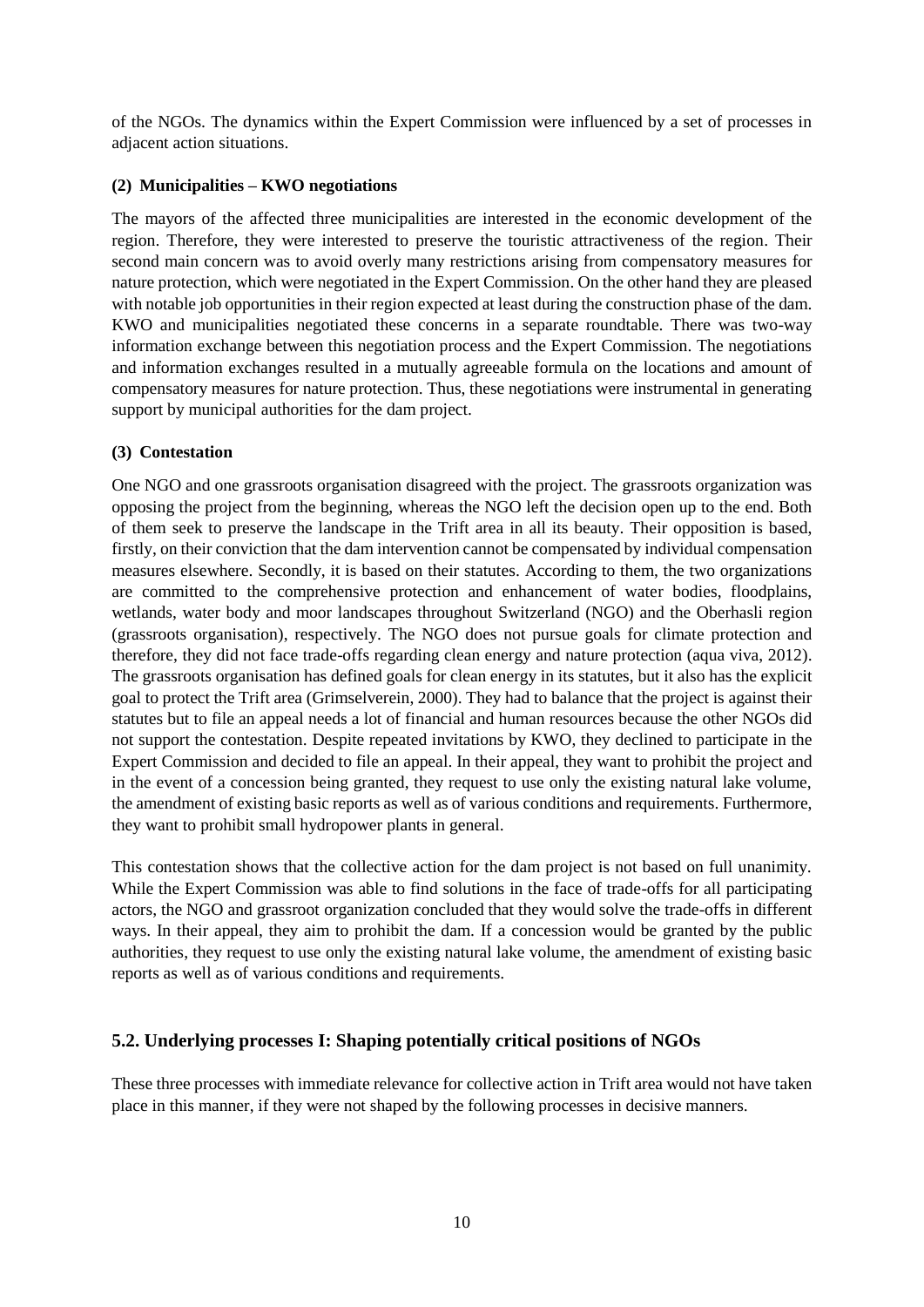#### **(4) Preliminary decision on the Umweltallianz position in 2011/12**

One main conjuncture over time was the decision by all involved NGOs and the grassroots organization on the question of whether they engage in the Expert Commission. In 2011/12, the group of NGOs "Umweltallianz" conducted a balancing of trade-offs. The Umweltallianz is an association of the NGOs WWF, Greenpeace, VCS, Pro Natura. The NGOs organized through the Umweltallianz decided to participate in the Expert Commission of the Trift project. They mandated WWF to represent their voice in the Expert Commission in two positions (WWF $_{\text{natural}}$ ).

This preliminary decision was based on three linked processes: organizational strategies and statutes of NGOs, the forthcoming vote on the Swiss Energy Strategy, a debate around small hydropower plants as part the cantonal water strategy as well as experiences with KWO.

#### **(5) Organizational strategies and statutes by NGOs and the grassroots organization**

Each NGO had to balance the emerging trade-offs in the Trift project in the light of their organizational strategies and statutes. The NGOs have scarce financial and human resources and have to use them in an efficient way. Furthermore, they have the right of appeal for associations and want to keep that in showing a high success rate. To take this into account, they invest primarily in projects with high chances of success. Simultaneous, they must balance the success rate with their statutes. They appeal against projects which violates their statutes.

The Umweltallianz has decided to participate in the participatory process because they have energy and environmental protection goals in their statutes and the Trift area is a not (yet) a protected area. With the support of the dam project they directly support the vote on the energy strategy. In addition, with the construction of the Trift dam they want to prohibit further environmentally harmful small hydropower plants.

The one NGO has decided not to participate in the Expert Commission, because they have no energy goals in their statutes, but the protection of water bodies. The grassroots organisation decided the same. They have clean energy goals in their statutes, but they have the explicit goal to protect the Trift area.

### **(6) Forthcoming vote on the Swiss Energy Strategy 2050 (2011-2017)**

As a consequence of the nuclear disaster in Fukushima 2011, the Federal Council has been working since 2011 to develop a new energy strategy. The Swiss Energy Strategy 2050 targets in its Energy Act to increase renewable energy production like hydropower (BFE, 2013). The Swiss Energy Strategy 2050 was approved through several stages by votes in parliament and the successful public vote was at the end of the participatory process in May 2017. The canton's willingness to carry out a timeconsuming participation process with the goal to develop a draft of a concession is attributable to its obligation to contribute to the national Swiss Energy Strategy 2050 and the cantonal Water Strategy. The Trift reservoir would meet or exceed the target of the cantonal Water Strategy, which envisages an increase of 300 gigawatt hours per year.

The NGOs also supported this approach because they have been advocating the phase-out of nuclear power for many years and therefore feel obliged, shortly before the vote on the new Swiss Energy Strategy 2050, to support the expansion of renewable energies such as hydropower. The new Swiss Energy Strategy 2050 requires an ecologically justifiable expansion of hydropower and the NGOs did not want to be seen as obstructionist.

The popular vote on the Energy Strategy was expected since 2011. This overarching goal to achieve the aims of the Swiss Energy Strategy 2050 led to a high willingness among NGOs to support hydropower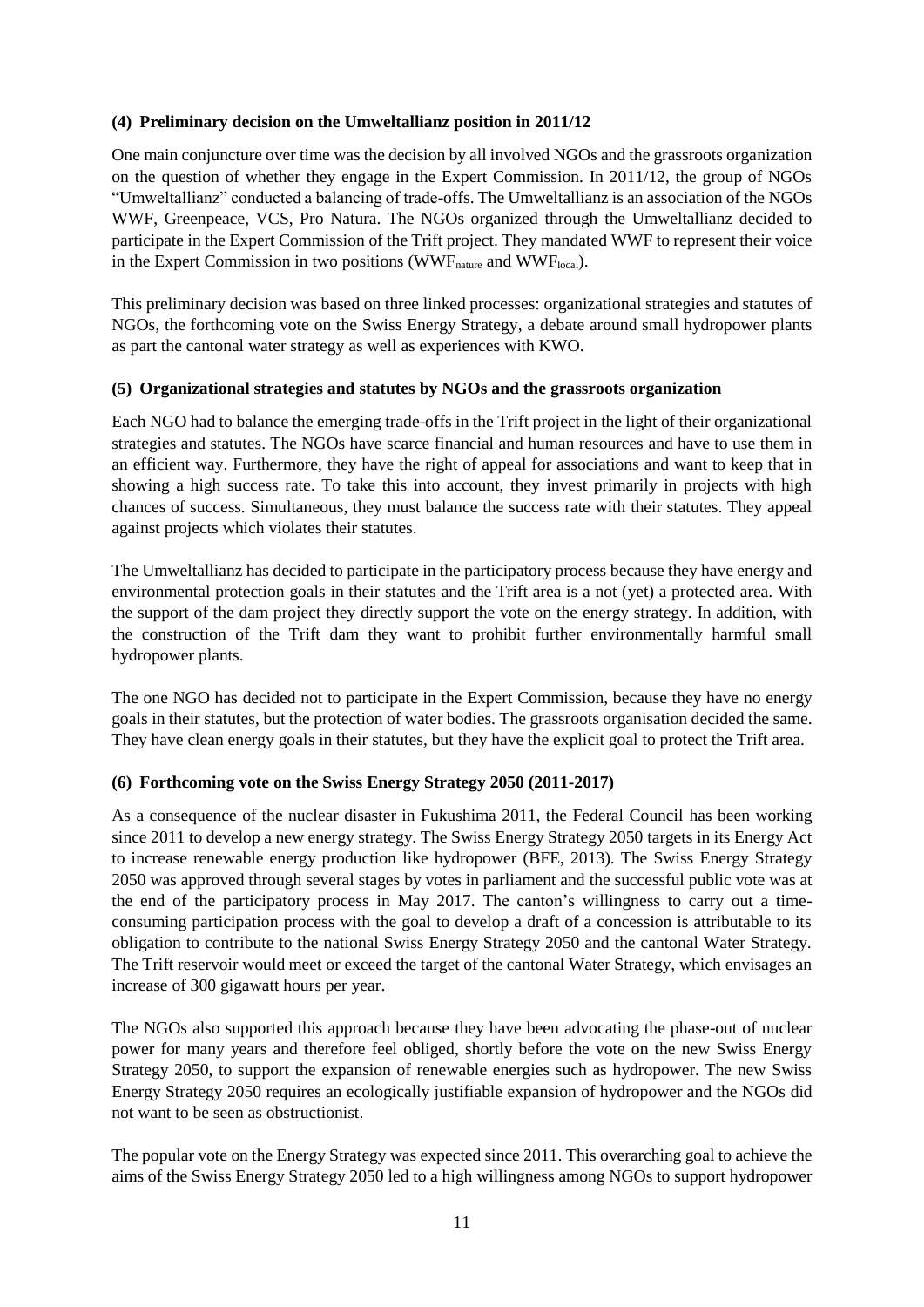projects. It was a major aspect in favour of the Trift dam while making the preliminary decision in 2011/12 as well as throughout the negotiations in the Expert Commission between 2012 and 2017.

### **(7) Negative perception of small hydropower plants**

In 2008, a new instrument for the financial support of renewable energy projects was adopted (kostenorientierte Einspeisevergütung, KEV). This led to a boom of new small hydropower plants with negative environmental impacts. As these impacts of small hydropower plants became rapidly visible after the introduction of KEV, the NGOs of the Umweltallianz support ecologically justifiable great hydropower plans and are engaged in prohibiting small hydropower plants.

### **(8) Experiences of NGOs with KWO**

The NGOs trust in the hydropower company because they fulfilled their promised compensatory measurements repeatedly. In addition, the transparent sharing of insights about environmental assessment and the direct contact between the NGOs and the engineering offices who perform the assessment built trust between NGOs and KWO.

### **5.3. Underlying processes II: Preparing the ground for a participatory process on the Trift dam**

The participatory process in the Expert Commission has become possible in the phase

### **(9) Grimsel conflict**

KWO aims to increase the level of an existing dam in the same region. Due to conflicts among resource users, the case ended up repeatedly at the court. Even three decades after initial plans for dam expansion, this conflict is ongoing. The long conflict between KWO, canton of Bern and the NGOs provided insights in a process with persistent stalemates with a hydropower project.

### **(10) Participatory processes for hydropower projects beyond Trift**

Experiences with hydropower projects across Switzerland showed that they can lead to intense conflicts and project stalemates. Based on these experiences, a number of Swiss NGOs, hydropower companies and cantons tested new processes with a participatory approach (Vetterli, 2012). Learning from these successful participatory processes, the canton of Bern together with KWO experimented with the same approach in another hydropower project in the Oberhasli region (KWOplus). These processes gave insights into success factors of and builded trust between the involved actors.

### **(11) Particpatory process design for Trift dam**

The success of former participatory hydropower projects motivated the canton of Bern and KWO to establish the same approach for the dam project of Trift. They established rules and designed the process.

### **(12) Feasibility assessments and preparation**

At a very early stage between 2008-2011, scientific actors elaborated feasibility studies for a hydropower dam at the lake Trift as part of the large Swiss National Research Programme 61 "Sustainable water management" (Haeberli et al., 2013). Based on the results, KWO decided to start a new project for a hydropower dam at this location. Furthermore, the studies pointed out that such a project could lead to conflicts because of environmental and touristic interests at this location.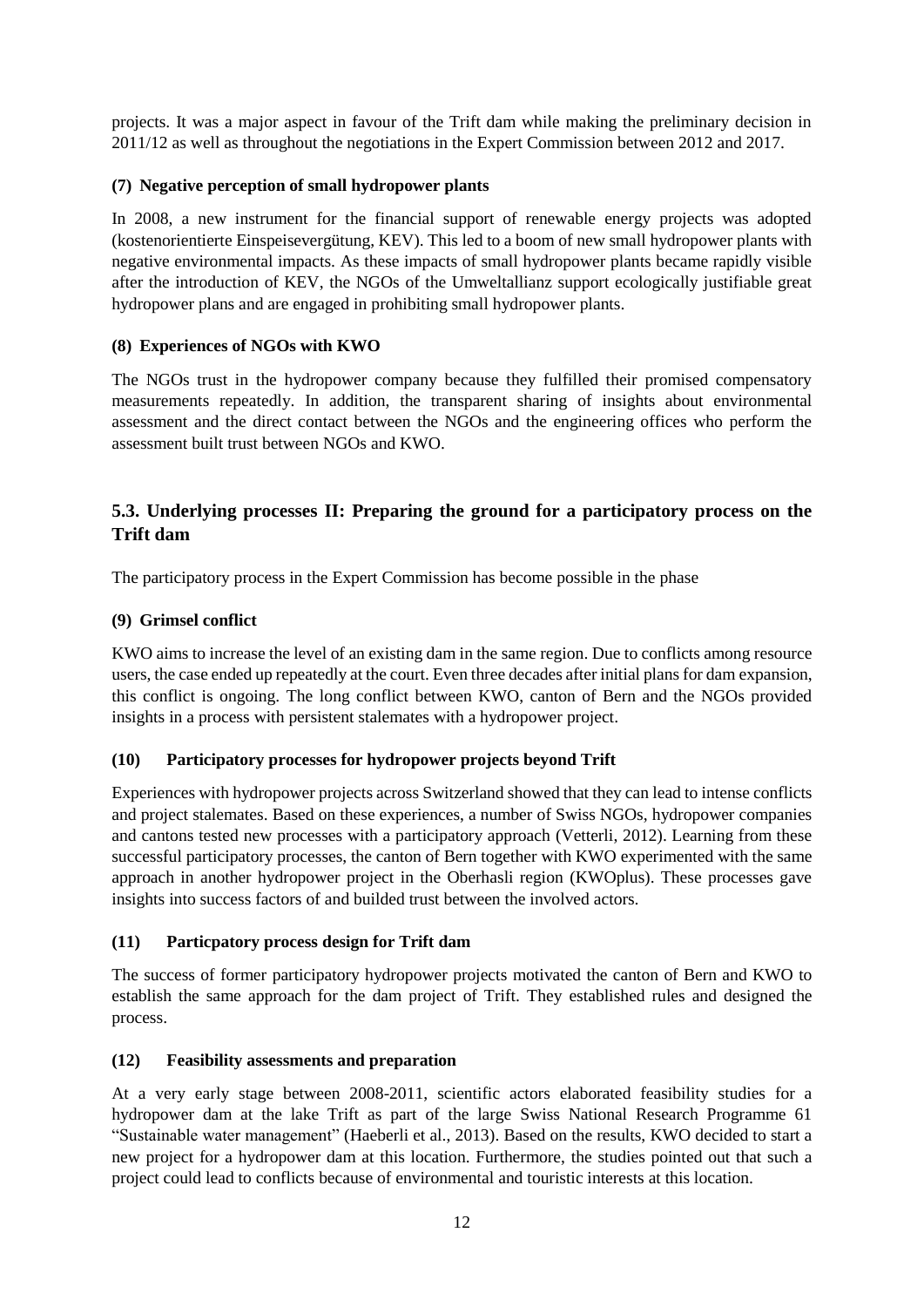#### **(13) Environmental assessments**

A protection and utilisation plan adapted to the Oberhasli region and recommended by the Federal Office for the Environment was carried out by KWO for the former project KWOplus (Schweizer et al., 2012b). This method has been successfully applied and KWO applied it again in the Trift project. Furthermore, KWO enabled a direct exchange between the engineering offices who performed the assessment and the NGOs. This led to knowledge about the environmental impacts of the projects and trust in this method.

#### **5.4. Biophysical, socio-economic and institutional conditions shaping all processes**

A range of biophysical, socio-economic and institutional conditions provided important contextual conditions, under which collective action could emerge.

#### **Energy, water and environmental policies at national and cantonal level**

Relevant national laws and regulations regulating uses of the hydroelectric landscape are the Protection of Waters (SR 814.20, 1955), Protection of Nature and Cultural Heritage (SR 451.0, 1966), on Spatial Planning (SR 700, 1979), on the Protection of the Environment (SR 814.01, 1983), on Hydraulic Engineering (SR 721.100, 1991), on Fisheries (SR 923.0, 1991), and the Energy Act (SR 730.0, 1998), renewed in 2016, which promote hydropower as a renewable energy. Relevant laws and regulations on cantonal level are the Cantonal Building Law (BSG 721.0, 1985), Cantonal Law on Water Body Maintenance and Hydraulic Engineering (BSG 751.11, 1989), Cantonal Act on Water Protection (BSG 821.0, 1996), Cantonal Act on Water Use (BSG 752.41, 1997), Cantonal Strategy of Energy (RRB-BE 589/2006, 2006), Cantonal Strategy of Water (RRB-BE 1811/2010, 2010) and the Cantonal Energy Act (SR 741.1, 2011). It should be noted that with the construction of dam Trift, the goal of the Cantonal Strategy of Water, which envisages an increase of 300 gigawatt hours per year, will be exceeded (Rüetschi et al., 2017).

#### **Climate change**

Climate change has impacts on the alpine cryosphere, hydrosphere, and biosphere (Beniston et al., 2018) which calls for mitigation actions through renewable energy production.

#### **Climate change impacts on glaciers**

Because of shrinking glaciers and decreasing snow covers due to climate change new proglacial lakes arise in glacier forefields (Haeberli et al., 2016). Such lakes could be used for mitigation measures such as hydropower production (Farinotti et al., 2016).

#### **Electricity demand**

The power plant produces electricity that is needed in times of transition from non-renewable to renewable energy sources, namely storage electricity, winter electricity and flexible electricity (Rüetschi et al., 2017).

#### **Unprotected Trift area**

The area of the project is not (yet) protected (WWF, 2018), but it is expected that the forfield of the glacier would receive a protective status in some years. The glacier has retreated so quickly that no succession has yet taken place. The dam would flood the area and no succession can take place.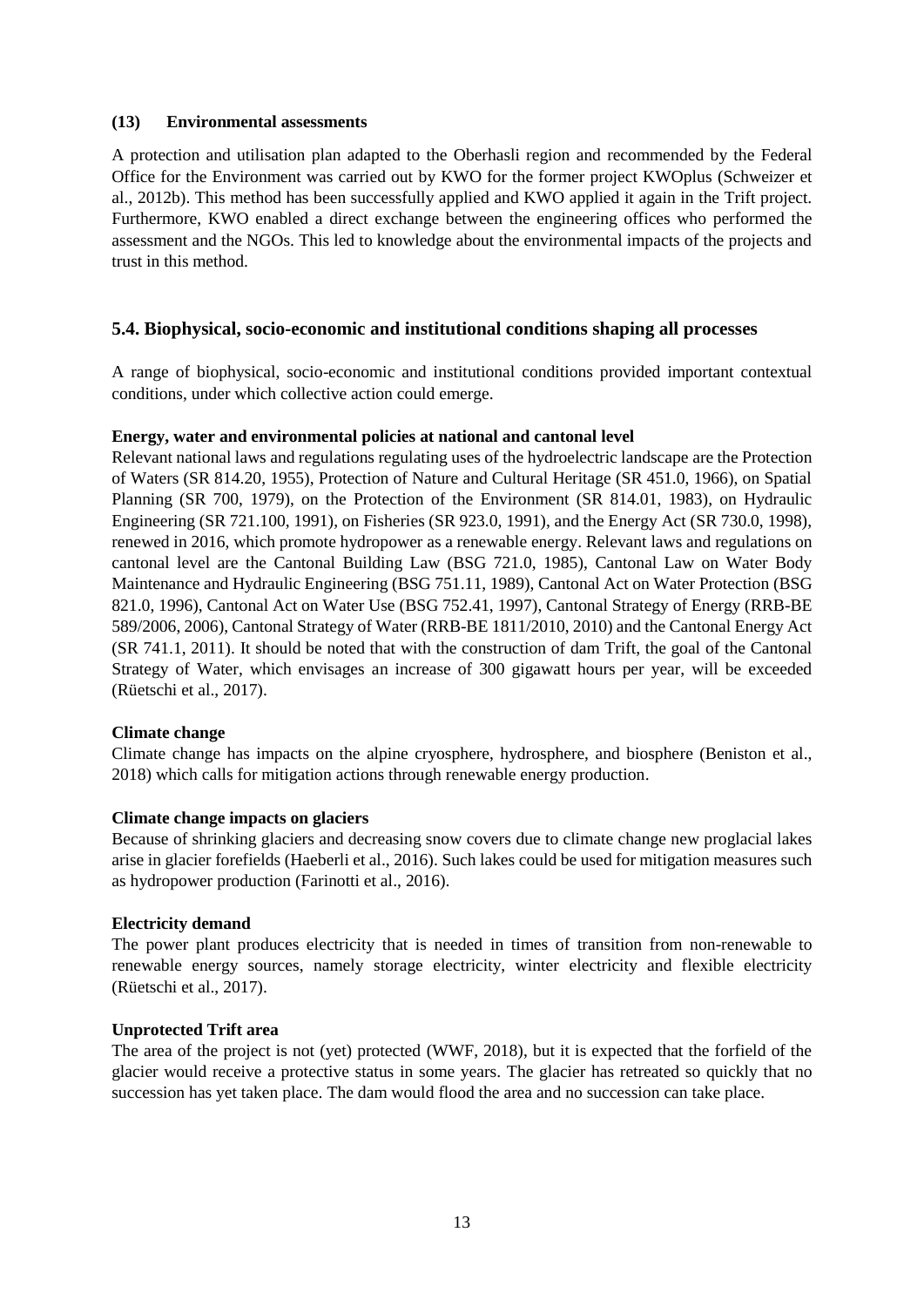### **6. Discussion**

### **6.1. Collective action in situations of sustainability trade-offs**

The 17 Sustainable Development Goals (UN, 2015) provide important new directions for the study of collective action in polycentric governance systems. One important direction concerns the evaluative criteria for assessing the effects of collective action on sustainability. The SDGs provide a set of evaluative criteria, which has been globally negotiated and ratified. They innovate the very concept of sustainability along 17 goals. Trade-offs among the sustainability goals are the norm rather than the exception (Le Blanc, 2015; Weitz et al., 2018). These trade-offs correspond to competing claims by actors about land, development, natural and societal resources.

Situations of sustainability trade-offs have implications for the ways of theorizing collective action. Specifically, the notion of social dilemmas or collective action dilemmas becomes insufficient (Ostrom et al., 1994) even though it is still one of the most prominent theorizations of collective action in institutional analyses. Social dilemmas imply the existence of solution that are mutually beneficial for all involved actors, but achievement of this solution is undermined by incentives for defective individual action (Ostrom, 1990). If trade-offs among sustainability goals are real, a solution that is clearly mutually beneficial for all claims, is not present. Instead, it is subject to processes such as negotiation, power struggles, reframing (Clement, 2010). Thus, advanced theorizations of the actor's positions, interests, action spaces, control in trade-off situations is needed to advance institutional analysis of collective action beyond dilemmas. Integrating collective action theory with theories of political ecology may be particularly suited in this regard (Clement, 2010; Gruby and Basurto, 2013; Villamayor-Tomas and García-López, 2018).

A second implication of trade-off situations for collective action theory concerns the action situations, in which trade-offs are negotiated, struggled over, or reframed. Collective action in the face of tradeoffs may not evolve in one main arena, but in interdependent processes of collective action at multiple scales and in multiple places. In the Trift case, we have identified thirteen action situations that explain the emergence of collective action in this context-specific trade-off situation. Thus, assessment of sustainability trade-offs encourages the analysis of interdependent processes of cooperation, competition and coercion in polycentric systems.

### **6.2. Cooperation, competition and coercion in the Trift case**

Figure 2 displays the network of action situations that explains how interactions of cooperation, competition and coercion lead to collective action in the face of sustainability trade-offs. We distinguish between social interactions that occur within action situations and causal interactions that occur between action situations.

The NGOs have been advocating the phase-out of nuclear power for many years and therefore feel obliged, shortly before the vote on the new Swiss Energy Strategy 2050, to support the expansion of renewable energies such as hydropower. The new Swiss Energy Strategy 2050 requires an ecologically justifiable expansion of hydropower and the NGOs do not want to be seen as obstructionist. This overarching goal to achieve the aims of the Swiss Energy Strategy 2050 leads to a high willingness to participate in the expert commission and to compromise in developing a draft of a concession. Additionally, the NGOs oppose the new instrument for the financial support of renewable energy projects which led to a boom of new small hydropower plants with negative environmental impacts. The NGOs agreement on the Trift project was contingent on halting the future development of small hydropower plants in the canton of Bern. However, most of the organizational strategies and statutes of the NGOs require a support of renewable strategies and an engagement in successful projects in order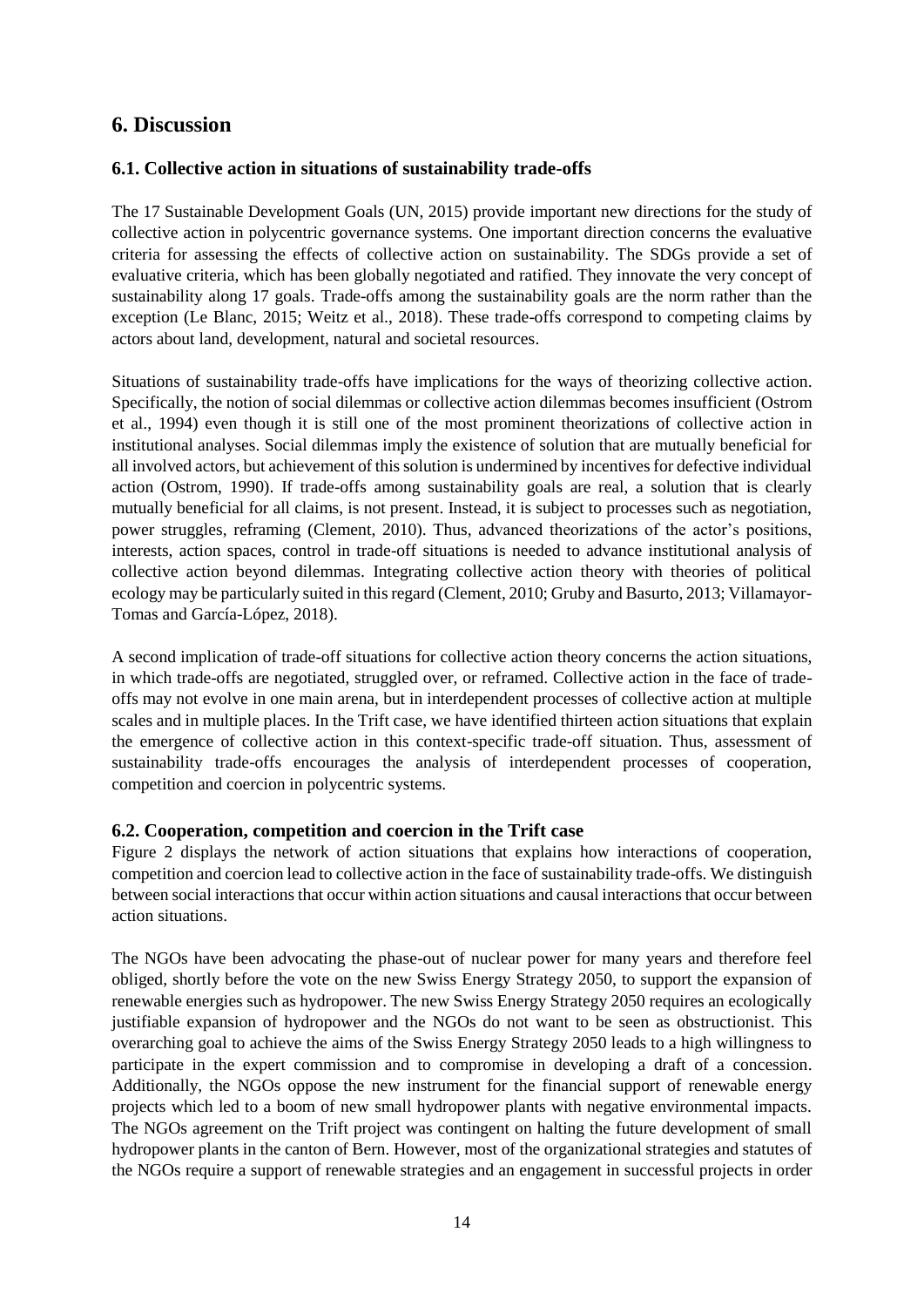to deal with scarce financial and human resources. As the Trift area is not (yet) protected, it seems to be not successful being opposed to the project. Because the NGOs gained bad experience with conflicts with the Grimsel project and good experience with other hydropower projects which were performed in a participatory way (Schweizer et al., 2012a; Vetterli, 2012), the NGOs appreciate the participatory approach. This background described above leads to a high **cooperation** of the NGOs in the Expert Commission.

Some of the mentioned actions, in particular the forthcoming vote and the organizational strategies and statutes of the NGOs can be described not only as a driver of cooperation but also as a form of **coercion**. The NGOs are forced by these circumstances to support the Trift project, even though the dam might be seen as inconsistent with some of their statutes. With this perspective, it is not only a form of cooperation, but it is a possibility to decide in the face of the trade-offs among sustainability goals. Through their participation, they can negotiate environmental impacts like the residual water, the high of the dam and the compensation measures.

For many years the hydropower companies were not interested to enter into a dialogue with the environmental NGOs. After repeated experience with conflicts which led to stalemates they have tried new ways of working together and have gained experience with successful participatory processes (Vetterli, 2012). Additional, the results of the feasibility studies indicated possible conflicts regarding nature protection and touristic demands (Haeberli et al., 2013). As a consequence, KWO and the canton of Bern decided to design the Trift process in a participatory way (Marti and Baumberger, 2016). Furthermore, KWO decided to carry out the environmental assessment in a very transparent way and to allow the NGOs to have a direct contact to the engineering offices, which perform the assessments. Additionally, the NGOs trust in the promised compensatory measurements of KWO. All these issues led to a high willingness for **cooperation** of all actors in the Expert Commission.

**Competition** exists between the NGOs which want to minimise the environmental impact of the dam project through the extent of compensatory measures and the mayors of the municipalities who want to minimise the extent of compensatory measures. This form of competition is mediated indirectly through KWO who have multiple roles (e.g. designer, facilitator) in both the Expert Commission as well as the negotiations with mayors.

Apart from that, one NGO and a grassroot organization **do not cooperate** and disagree with the Trift project because of their organizational strategies and statutes which require a resistance.

# **7. Conclusion**

The polycentric governance processes of the Trift project show how cooperation, competition and coercion interdepend and interact simultaneously and dynamically in governing natural resources. The determinants of the interactions arise from experience with former hydropower projects, from political context factors like the forthcoming vote on the Swiss Energy Strategy 2050 and a newly introduced financial instrument to support small hydropower plants with negative environmental impacts and from limited financial and human resources of the NGOs as well as their statutes.

# **Acknowledgements**

Funding by the Institute of Geography and Dr.-Alfred-Bretscher-Fonds, University of Bern, Switzerland is gratefully acknowledged. This paper benefitted greatly from debate at the workshop "Competition, Cooperation, Coercion: understanding coordination in polycentric governance of Social-Ecological Technical Systems" at the Centre for Global Cooperation Research, University of Duisburg-Essen, Germany.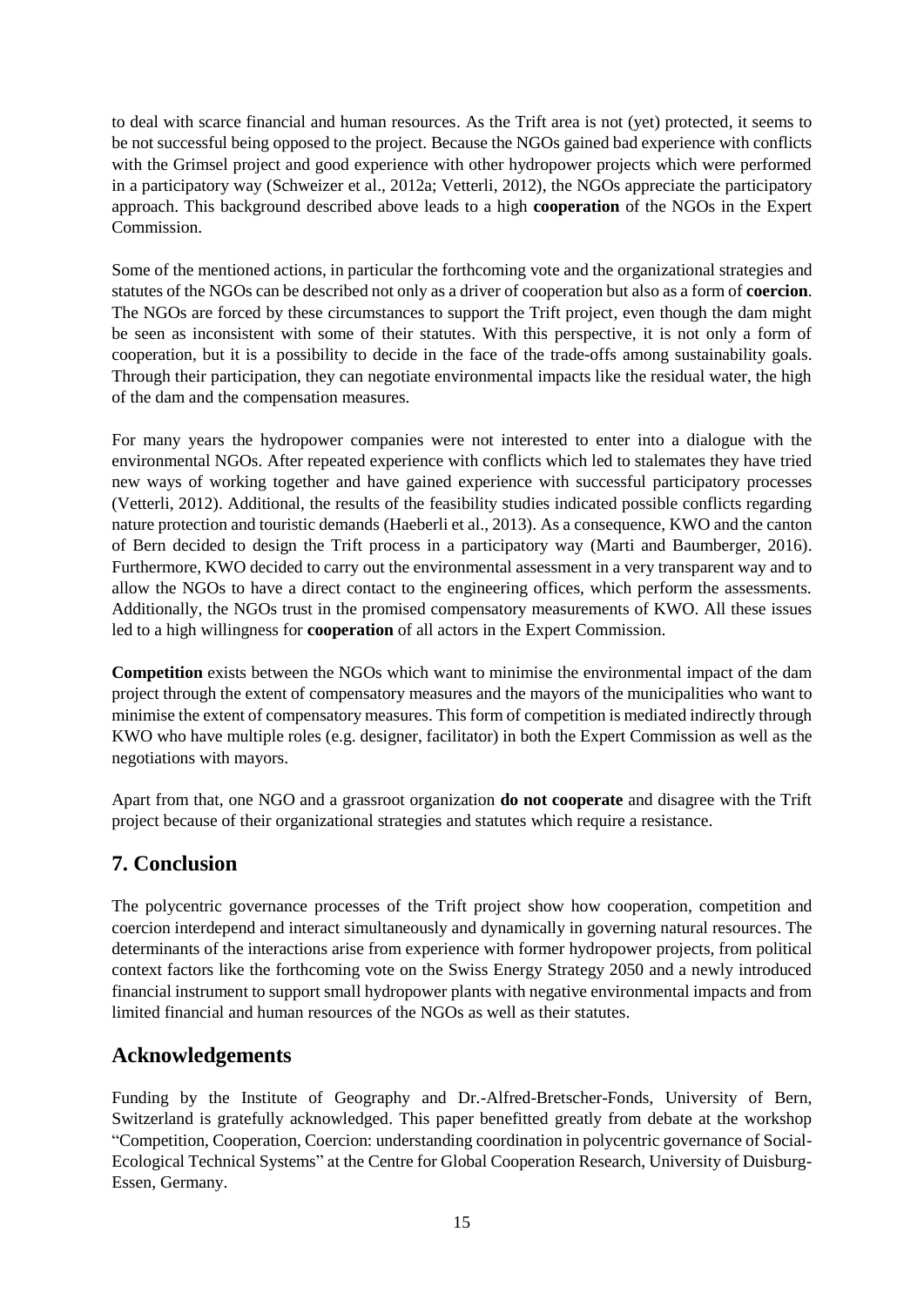### **References**

aqua viva, 2012. Statuten Aqua Viva, 4 pp.

- Beniston, M., Farinotti, D., Stoffel, M., Andreassen, L.M., Coppola, E., Eckert, N., Fantini, A., Giacona, F., Hauck, C., Huss, M., Huwald, H., Lehning, M., López-Moreno, J.-I., Magnusson, J., Marty, C., Morán-Tejéda, E., Morin, S., Naaim, M., Provenzale, A., Rabatel, A., Six, D., Stötter, J., Strasser, U., Terzago, S., Vincent, C., 2018. The European mountain cryosphere: A review of its current state, trends, and future challenges. The Cryosphere 12 (2), 759–794.
- BFE, 2013. Botschaft zum ersten Massnahmenpaket der Energiestrategie 2050 (Revision des Energierechts) und zur Volksinitiative «Für den geordneten Ausstieg aus der Atomenergie (Atomausstiegsinitiative)». Bundesamt für Energie (BFE), Bern, Switzerland, 196 pp.
- Bowen, K.J., Cradock-Henry, N.A., Koch, F., Patterson, J., Häyhä, T., Vogt, J., Barbi, F., 2017. Implementing the "Sustainable Development Goals": towards addressing three key governance challenges—collective action, trade-offs, and accountability. Current Opinion in Environmental Sustainability 26-27, 90–96.
- Bütler, M., 2018. Einsprache Projekt Trift, Zurich, Switzerland, 35 pp.
- Chhatre, A., Agrawal, A., 2009. Trade-offs and synergies between carbon storage and livelihood benefits from forest commons. Proceedings of the National Academy of Sciences 106 (42), 17667– 17670.
- Clement, F., 2010. Analysing decentralised natural resource governance: proposition for a "politicised" institutional analysis and development framework. Policy Sci 43 (2), 129–156.
- Cox, M., Villamayor-Tomas, S., Epstein, G., Evans, L., Ban, N.C., Fleischman, F., Nenadovic, M., Garcia-Lopez, G., 2016. Synthesizing theories of natural resource management and governance. Global Environmental Change 39, 45–56.
- Dell'Angelo, J., D'Odorico, P., Rulli, M.C., 2017. Threats to sustainable development posed by land and water grabbing. Current Opinion in Environmental Sustainability 26-27, 120–128.
- Farinotti, D., Pistocchi, A., Huss, M., 2016. From dwindling ice to headwater lakes: could dams replace glaciers in the European Alps? ENVIRONMENTAL RESEARCH LETTERS 11 (5), 54022.
- Fuso Nerini, F., Tomei, J., To, L.S., Bisaga, I., Parikh, P., Black, M., Borrion, A., Spataru, C., Castán Broto, V., Anandarajah, G., Milligan, B., Mulugetta, Y., 2018. Mapping synergies and trade-offs between energy and the Sustainable Development Goals. Nature Energy 3 (1), 10–15.
- Grimselverein, 2000. Statuten Grimselverein.
- Gruby, R.L., Basurto, X., 2013. Multi-level governance for large marine commons: Politics and polycentricity in Palau's protected area network. Environmental science & policy 33, 260–272.
- Haeberli, W., Buetler, M., Huggel, C., Friedli, T.L., Schaub, Y., Schleiss, A.J., 2016. New lakes in deglaciating high-mountain regions – opportunities and risks. Climatic Change 139 (2), 201–214.
- Haeberli, W., Bütler, M., Huggel, C., Müller, H., Schleiss, A., 2013. Neue Seen als Folge des Gletscherschwundes im Hochgebirge - Chancen und Risiken: Formation des nouveux lacs suite au recul des glaciers en haute montagne – chances et risques. Forschungsbericht NFP 61, Zürich, 309 pp.
- Hayes, D.S., 2019. Kräftemessen zwischen Wasserkraft und Ökologie. aqua viva (1), 8–12.
- Heikkila, T., Villamayor-Tomas, S., Garrick, D., 2018. Bringing polycentric systems into focus for environmental governance. Environmental Policy and Governance 28 (4), 207–211.
- Kellner, E., Oberlack, C., Gerber, J.-D., 2019, under review. Polycentric governance compensates for incoherence of resource regimes: The case of water uses under climate change in Oberhasli, Switzerland. Environmental Science and Policy.
- Klain, S.C., Beveridge, R., Bennett, N.J., 2014. Ecologically sustainable but unjust? Negotiating equity and authority in common-pool marine resource management. E&S 19 (4).
- Le Blanc, D., 2015. Towards Integration at Last? The Sustainable Development Goals as a Network of Targets. Sust. Dev. 23 (3), 176–187.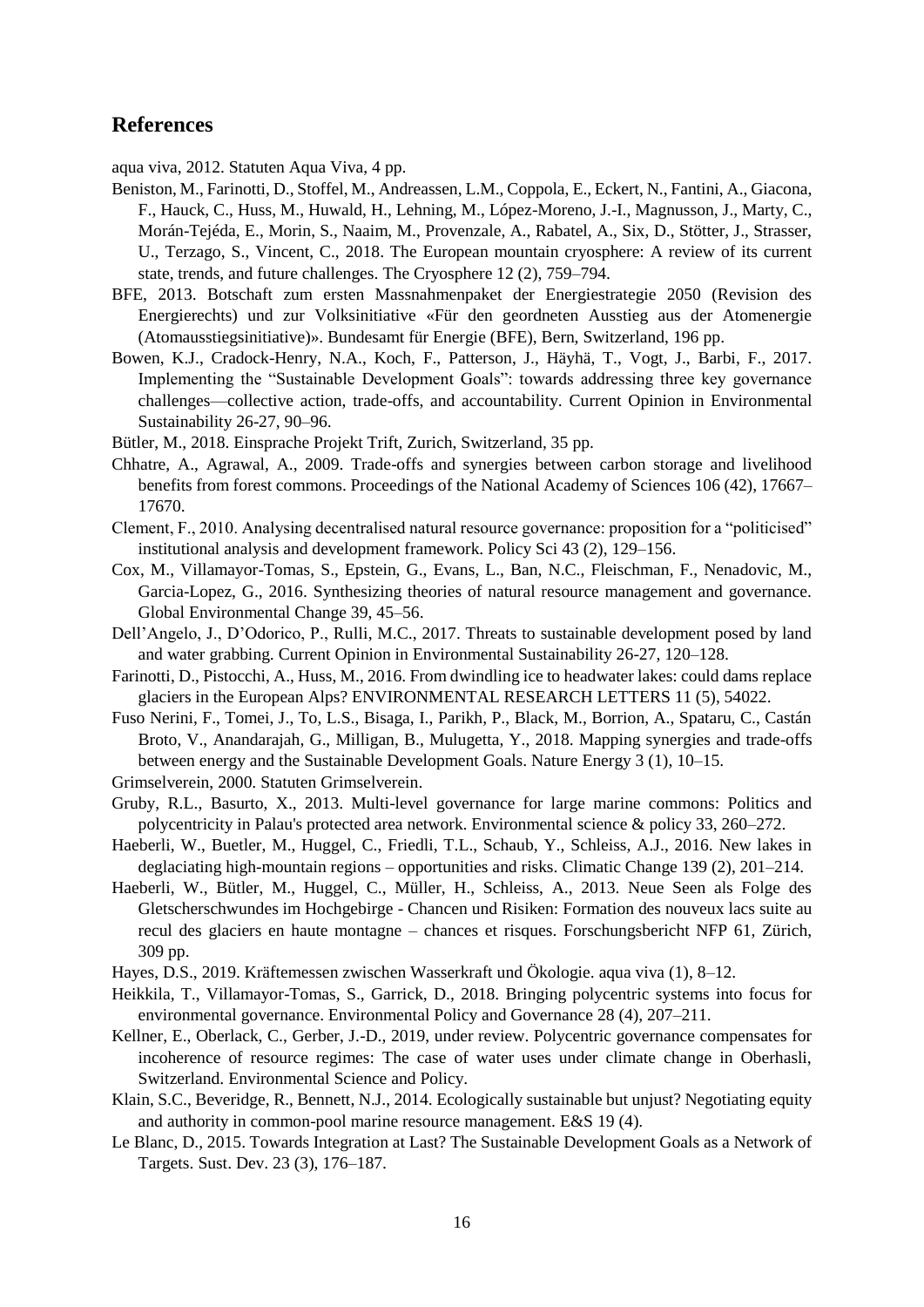- Lundsgaard-Hansen, L., Schneider, F., Zaehringer, J., Oberlack, C., Myint, W., Messerli, P., 2018. Whose Agency Counts in Land Use Decision-Making in Myanmar? A Comparative Analysis of Three Cases in Tanintharyi Region. Sustainability 10 (10), 3823.
- Marti, A., Baumberger, E., 2016. neuer see, neues glück. Grimselweltmagazin, Innertkirchen, 3 pp. https://www.grimselstrom.ch/wp-content/uploads/2016grimselweltmagazin.pdf.
- Müller, S., Sieber, U., Estoppey, R., Haertel-Borer, S., Leu, C., Schärer, M., 2018. Schutz und Weiterentwicklung der Gewässer. AQUA & GAS (4), 20-28.
- myswitzerland, 2010. Trift Bridge a spectacular footbridge. https://www.myswitzerland.com/en/experiences/route/trift-bridge-a-spectacular-pedestrianbridge/. Accessed 26 May 2019.
- Newton, P., A Oldekop, J., Brodnig, G., Karna, B.K., Agrawal, A., 2016. Carbon, biodiversity, and livelihoods in forest commons: synergies, trade-offs, and implications for REDD+. Environ. Res. Lett. 11 (4), 44017.
- Nilsson, M., Chisholm, E., Griggs, D., Howden-Chapman, P., McCollum, D., Messerli, P., Neumann, B., Stevance, A.-S., Visbeck, M., Stafford-Smith, M., 2018. Mapping interactions between the sustainable development goals: lessons learned and ways forward. Sustainability science 13 (6), 1489–1503.
- Oberlack, C., Walter, P.L., Schmerbeck, J., Tiwari, B.K., 2015. Institutions for sustainable forest governance: Robustness, equity, and cross-level interactions in Mawlyngbna, Meghalaya, India. International Journal of the Commons 9, 670–697.
- Ostrom, E., 1990. Governing the commons: The Evolution of Institutions for Collective Action. Cambridge Univ Press, Cambridge MA.
- Ostrom, E., Gardner, R., Walker, J., 1994. Rules, Games, and Common-Pool Resources. University of Michigan Press, Ann Arbor, MI.
- Partelow, S., Abson, D.J., Schlüter, A., Fernández-Giménez, M., Wehrden, H. von, Collier, N., 2019. Privatizing the commons: New approaches need broader evaluative criteria for sustainability. International Journal of the Commons 13 (1), 747–776.
- Rüetschi, J., Ryser, J., Meyer, M., Zybach, H., 2017. Trift: Ein grosses Werk, damit weitere Gewässer verschont bleiben, 1 p.
- SAC, 2013. Position Wasserkraftprojekt Trift, 4 pp.
- Schweizer, S., Zeh Weissmann, H., Ursin, M., 2012a. Der Begleitgruppenprozess zu den Ausbauprojekten und zur Restwassersanierung im Oberhasli. Wasser Energie Luft 104 (1), 11–17.
- Schweizer, S., Zeh Weissmann, H., Wagner, T., Brechbühl, S., 2012b. Ökologische Bilanzierungsmethode für die Schutz- und Nutzungsplanung im Oberhasli. «Wasser Energie Luft» – 104. Jahrgang, 2012, Heft 1, CH-5401 Baden 104.
- Thiel, A., Baldwin, E., Stephan, M., Villamayor-Tomas, S., 2019. Guidance note for the Workshop: "Competition, Cooperation, Coercion: understanding coordination in polycentric governance of Social-Ecological Technical Systems", 20 pp.
- Umweltallianz. 2011. Paktenblatt Wasserkraft. http://www.umweltallianz.ch/fileadmin/user\_upload/Energiezukunft/Faktenblaetter/Faktenblatt\_ Wasserkraft.pdf. Accessed 25 May 2019.
- UN, 1987. Our Common Future: Report of the World Commission on Environment and Development. World Commission on Environment and Development, 247 pp.
- UN, 2015. Transforming our world: the 2030 Agenda for Sustainable Development: Resolution adopted by the General Assembly. https://sustainabledevelopment.un.org/post2015/transformingourworld. Accessed 24 May 2019.
- Vetterli, L., 2012. Konzessionsverfahren beschleunigen dank Zusammenarbeit. Thema Umwelt: Die Rolle der Wasserkraft in der Energiestrategie 2050 (1), 22–23.
- Villamayor-Tomas, S., García-López, G., 2018. Social movements as key actors in governing the commons: Evidence from community-based resource management cases across the world. Environmental Governance and Policy 53, 114–126.